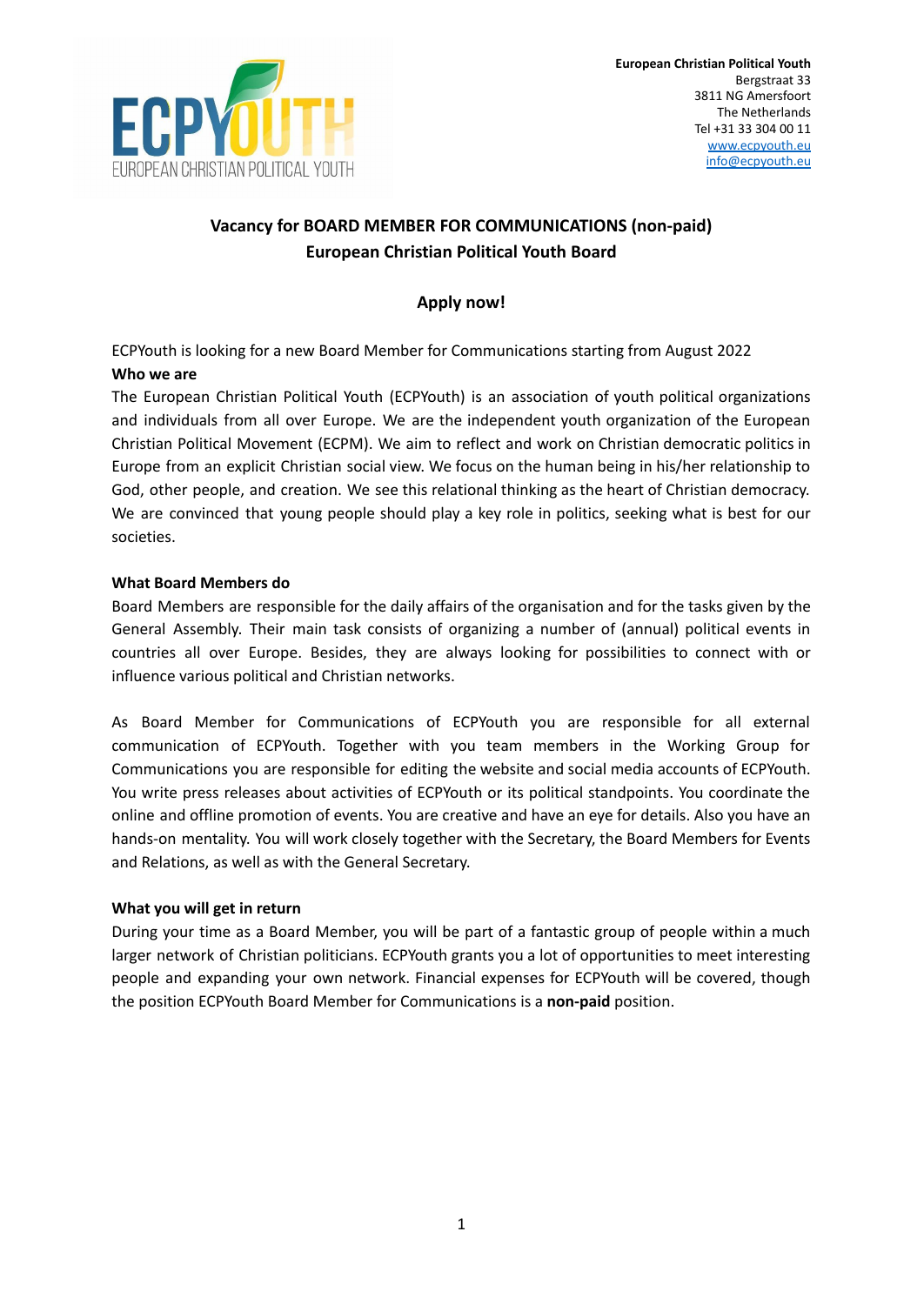

## **Who you are**

We are searching for candidates with the following profile.

- You are a faithful Christian and in strong support of the ECPYouth core (political) values as described in the Odessa Declaration (2017).
- You have an understanding of the concept of the ECPYouth network and its interaction with the current political situation.
- You have leadership capacities.
- You are able to perform analytical, critical and constructive thinking.
- You have strong social skills and love team work.
- You have strong communication skills, both oral and written.
- Experience with social media and/or website editing.
- Creative, communicative, enthusiast, hands-on mentality.
- Experience with politics and press is a big plus.
- You have the intention to be available as a Board Member for (at least) the period August 2022 until July 2024.

#### **Minimum work load**

Minimum two hours communication a week, minimum four hours of individual work a week, board meetings per phone at least once a month, four face-to-face meetings a year and other conferences or events organised by ECPYouth and its members.

## **Eligibility criteria**

To be eligible for Board membership, you must be aged 35 and below (at the date of the General Assembly in July 2022) and meet the requirements as set out in the function description. Throughout the selection procedure, your experience and skills will be taken into account. Also, the Selection Committee can take into account the composition of the Board (male/female, nationality, faith, Member Organisation etc.).

## **Application**

As applicant you are requested to send your application to our Secretary Giorgi Labadze, labadze@ecpyouth.eu. Applications should be accompanied by a résumé (Curriculum Vitae) and a cover letter in which you describe your plans, ideas and contribution for ECPYouth for the coming years. If you are member of an ECPYouth Member Organisation we also would like to receive a letter expressing support from your organization for your candidacy. If you are not representing a Member Organisation, we would like to receive a supporting letter from another relevant reference. The deadline for applications is **June 15 th 2022.**